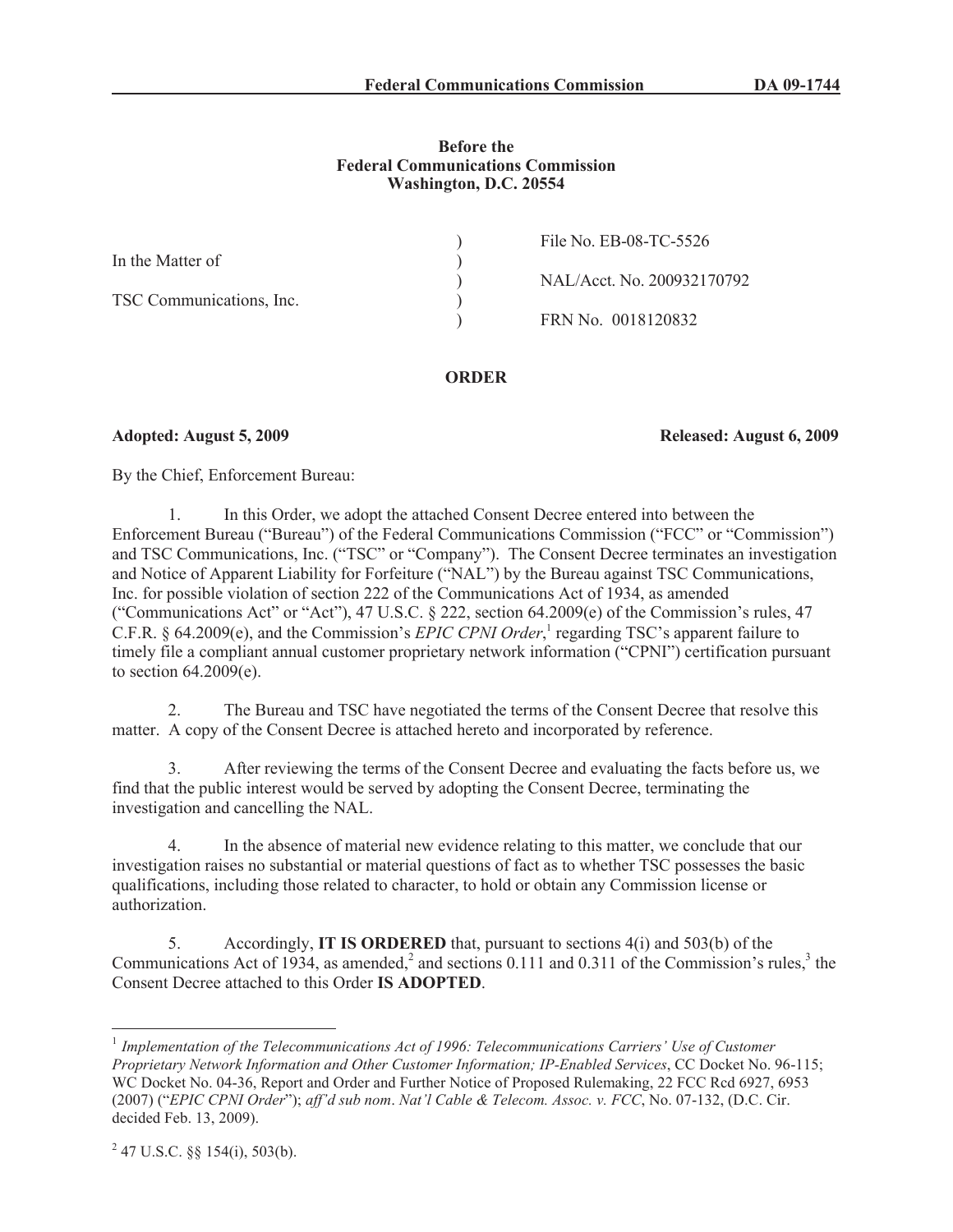6. **IT IS FURTHER ORDERED** that the above-captioned investigation **IS TERMINATED** and the Notice of Apparent Liability for Forfeiture **IS CANCELLED**.

# FEDERAL COMMUNICATIONS COMMISSION

Kris Anne Monteith Chief, Enforcement Bureau

<sup>3</sup> 47 C.F.R. §§ 0.111, 0.311.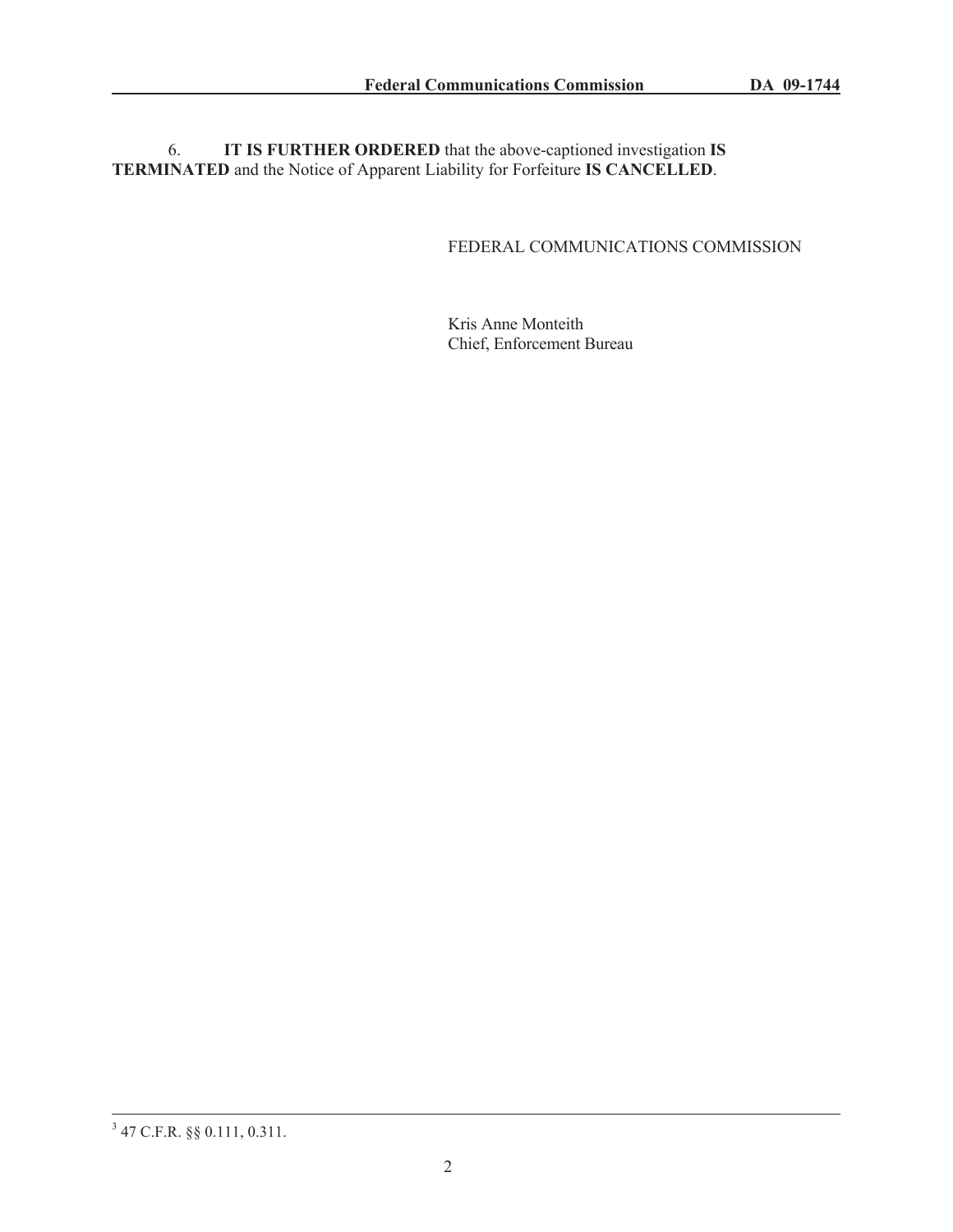## **Before the Federal Communications Commission Washington, D.C. 20554**

|                          | File No. EB-08-TC-5526     |
|--------------------------|----------------------------|
| In the Matter of         |                            |
|                          | NAL/Acct. No. 200932170792 |
| TSC Communications, Inc. |                            |
|                          | FRN No. 0018120832         |

### **CONSENT DECREE**

1. The Enforcement Bureau **(**"Bureau") and TSC Communications, Inc. ("TSC" or the "Company"), by their authorized representatives, hereby enter into this Consent Decree for the purpose of cancelling the Notice of Apparent Liability ("NAL") and terminating the Enforcement Bureau's investigation into TSC's possible noncompliance with the requirements of section 222 of the Communications Act of 1934, as amended ("Communications Act" or "Act"), 47 U.S.C. § 222, section 64.2009(e) of the Commission's rules, 47 C.F.R. § 64.2009(e), and the Commission's *EPIC CPNI Order*. 1

## **I. DEFINITIONS**

- 2. For the purposes of this Consent Decree, the following definitions shall apply:
	- (a) "Act" means the Communications Act of 1934, as amended, 47 U.S.C. § 151 *et seq.*
	- (b) "Adopting Order" means an Order of the Commission adopting the terms of this Consent Decree without change, addition, deletion, or modification.
	- (c) "Bureau" means the Enforcement Bureau of the Federal Communications Commission.
	- (d) "Commission" and "FCC" mean the Federal Communications Commission and all of its bureaus and offices.
	- (e) "Compliance Plan" means the program described in this Consent Decree at paragraph 10.
	- (f) "Effective Date" means the date on which the Commission releases the Adopting Order.
	- (g) "Investigation" means the investigation commenced by the Bureau's letter of inquiry<sup>2</sup> regarding whether TSC violated the requirements of section 222 of the Communications

<sup>&</sup>lt;sup>1</sup> Implementation of the Telecommunications Act of 1996: Telecommunications Carriers' Use of Customer *Proprietary Network Information and Other Customer Information; IP-Enabled Services*, CC Docket No. 96-115; WC Docket No. 04-36, Report and Order and Further Notice of Proposed Rulemaking, 22 FCC Rcd 6927, 6953 (2007) ("*EPIC CPNI Order*"); *aff'd sub nom*. *Nat'l Cable & Telecom. Assoc. v. FCC*, No. 07-132, (D.C. Cir. decided Feb. 13, 2009).

<sup>&</sup>lt;sup>2</sup> See Letter from Marcy Greene, Deputy Division Chief, Telecommunications Consumers Division, Enforcement Bureau, FCC, to TSC (Sept. 5, 2008) ("LOI").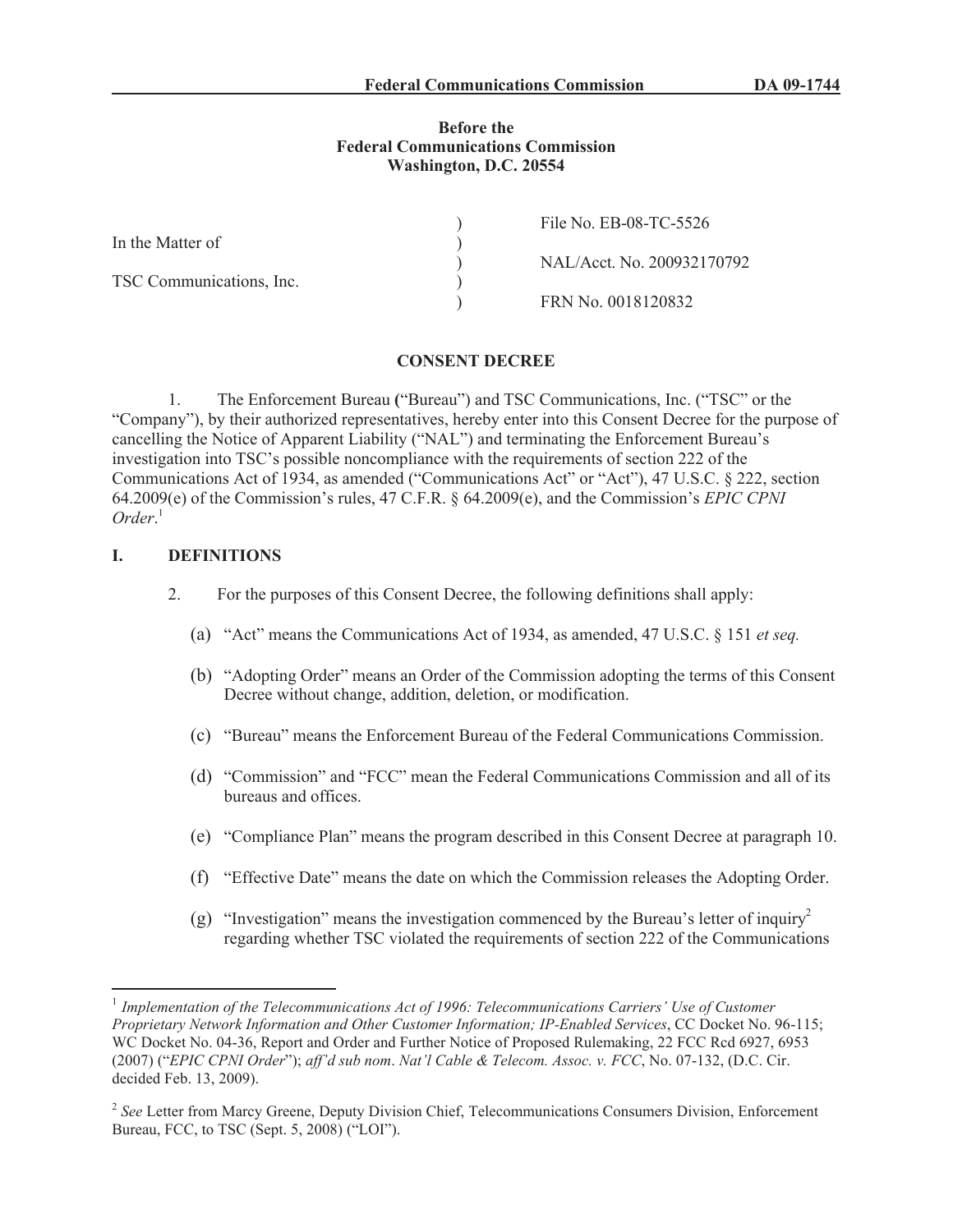Act and section 64.2009(e) of the Commission's rules by failing to file a compliant customer proprietary network information ("CPNI") certification.<sup>3</sup>

- (h) "TSC" means TSC Communications, Inc. and its predecessors-in-interest and successorsin-interest.
- (i) "NAL" means Notice of Apparent Liability for Forfeiture.
- (j) "Parties" means TSC and the Bureau.
- (k) "Rules" means the Commission's regulations found in Title 47 of the Code of Federal Regulations.

# **II. BACKGROUND**

3. Section 222 imposes the general duty on all telecommunications carriers to protect the confidentiality of their subscribers' proprietary information.<sup>4</sup> The Commission has issued rules implementing section 222 of the Act.<sup>5</sup> The Commission required carriers to establish and maintain a system designed to ensure that carriers adequately protected their subscribers' CPNI. Section 64.2009(e) is one such requirement.

4. In 2006, some companies, known as "data brokers," advertised the availability of records of wireless subscribers' incoming and outgoing telephone calls for a fee.<sup>6</sup> Data brokers also advertised

 $3$  47 C.F.R. 64.2009(e).

<sup>&</sup>lt;sup>4</sup> Section 222 of the Communications Act, 47 U.S.C § 222, provides that: "Every telecommunications carrier has a duty to protect the confidentiality of proprietary information of, and relating to, other telecommunications carriers, equipment manufacturers, and customers, including telecommunication carriers reselling telecommunications services provided by a telecommunications carrier." Prior to the 1996 Act, the Commission had established CPNI requirements applicable to the enhanced services operations of AT&T, the Bell Operating Companies ("BOCs"), and GTE, and the customer premises equipment ("CPE") operations of AT&T and the BOCs, in the Computer II, Computer III, GTE Open Network Architecture ("ONA"), and BOC CPE Relief proceedings. *See Implementation of the Telecommunications Act of 1996: Telecommunications Carriers' Use of Customer Proprietary Network Information and Other Customer Information and Implementation of Non-Accounting Safeguards of Sections 271 and 272 of the Communications Act of 1934, as amended*, CC Docket Nos. 96-115 and 96-149, Second Report and Order and Further Notice of Proposed Rulemaking, 13 FCC Rcd 8061, 8068-70, para. 7 (1998) ("*CPNI Order*") (describing the Commission's privacy protections for confidential customer information in place prior to the 1996 Act.

<sup>5</sup> *See CPNI Order*. *See also Implementation of the Telecommunications Act of 1996: Telecommunications Carriers' Use of Customer Proprietary Network Information and Other Customer Information and Implementation of the Non-Accounting Safeguards of Sections 271 and 272 of the Communications Act of 1934, as amended*, CC Docket Nos. 96-115 and 96-149, Order on Reconsideration and Petitions for Forbearance, 14 FCC Rcd 14409 (1999); *Implementation of the Telecommunications Act of 1996: Telecommunications Carriers' Use of Customer Proprietary Network Information and Other Customer Information and Implementation of the Non-Accounting Safeguards of Sections 271 and 272 of the Communications Act of 1934, as amended, CC Docket Nos. 96-115 and 96-149; 2000 Biennial Regulatory Review -- Review of Policies and Rules Concerning Unauthorized Changes of Consumers' Long Distance Carriers, CC Docket No. 00-257*, Third Report and Order and Third Further Notice of Proposed Rulemaking, 17 FCC Rcd 14860 (2002); *EPIC CPNI Order*.

<sup>6</sup> *See, e.g.*, http://www.epic.org/privacy/iei/.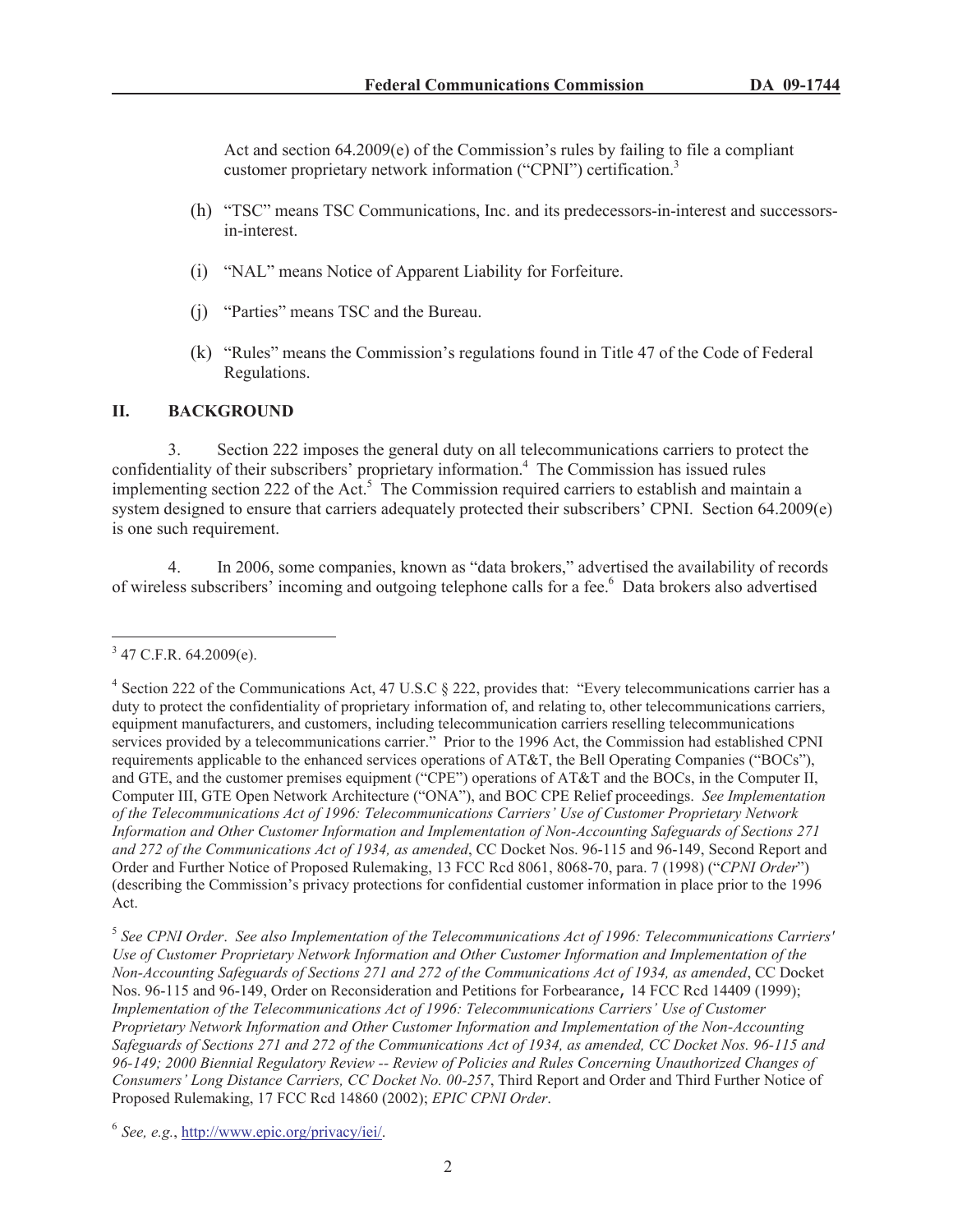the availability of certain landline toll calls.<sup>7</sup> On April 2, 2007, the Commission strengthened its privacy rules with the release of the *EPIC CPNI Order*, <sup>8</sup> which adopted additional safeguards to protect CPNI against unauthorized access and disclosure. The *EPIC CPNI Order* was directly responsive to the actions of databrokers, or pretexters, to obtain unauthorized access to CPNI.<sup>9</sup> The *EPIC CPNI Order* requires that all companies subject to the CPNI rules file annually, on or before March 1, a certification with the Commission pursuant to amended rule 47 C.F.R. § 64.2009(e).<sup>10</sup> Additionally, companies must now provide, with their certification, "an explanation of any actions taken against data brokers and a summary of all customer complaints received in the past year concerning the unauthorized release of CPNI."<sup>11</sup>

5. The Bureau sent a Letter of Inquiry ("LOI") to TSC on September 5, 2008, asking it to provide copies and evidence of its timely filed CPNI compliance certificate for 2007, which was due by March 1, 2008, pursuant to section 64.2009(e) of the Commission's rules or an explanation as to why no certification was filed.<sup>12</sup> TSC filed its CPNI compliance certificate on September 12, 2008. The Bureau concluded that TSC failed to submit satisfactory evidence of its timely filing of the annual CPNI compliance certification.<sup>13</sup> Accordingly, on February 24, 2009, the Bureau released the *Omnibus NAL* against numerous companies, including TSC, proposing a monetary forfeiture of twenty thousand dollars  $(S20,000)$  for its apparent failure to comply with section 64.2009(e) of the Commission's rules,<sup>14</sup> and the Commission's *EPIC CPNI Order*, and ordered the Company either to pay the proposed forfeiture or file a written response within thirty (30) days of the release date stating why the proposed forfeiture should be reduced or canceled. TSC filed a response to the *Omnibus NAL* on March 23, 2009. TSC subsequently requested that the Bureau enter into settlement discussions.

# **III. TERMS OF AGREEMENT**

6. **Adopting Order.** The Parties agree that the provisions of this Consent Decree shall be subject to final approval by the Bureau by incorporation of such provisions by reference in the Adopting Order without change, addition, modification, or deletion.

<sup>7</sup> *See id.*

<sup>8</sup> *EPIC CPNI Order*, 22 FCC Rcd 6927. Specifically, pursuant to section 64.2009(e): A telecommunications carrier must have an officer, as an agent of the carrier, sign and file with the Commission a compliance certificate on an annual basis. The officer must state in the certification that he or she has personal knowledge that the company has established operating procedures that are adequate to ensure compliance with the rules in this subpart. The carrier must provide a statement accompanying the certification explaining how its operating procedures ensure that it is or is not in compliance with the rules in this subpart. In addition, the carrier must include an explanation of any actions taken against data brokers and a summary of all customer complaints received in the past year concerning the unauthorized release of CPNI. This filing must be made annually with the Enforcement Bureau on or before March 1 in EB Docket No. 06-36, for data pertaining to the previous calendar year. 47 C.F.R. § 64.2009(e).

<sup>9</sup> *Id.* at 6928.

<sup>10</sup> *Id.* at 6953; 47 C.F.R. § 64.2009(e).

<sup>&</sup>lt;sup>11</sup> *EPIC CPNI Order*, 22 FCC Rcd at 6953.

<sup>12</sup> *See* note 2, *supra.*

<sup>&</sup>lt;sup>13</sup> Annual CPNI Certification, Omnibus Notice of Apparent Liability for Forfeiture, 24 FCC Rcd. 2299 (Enf. Bur. 2009) ("*Omnibus NAL*").

<sup>14</sup> *Id.*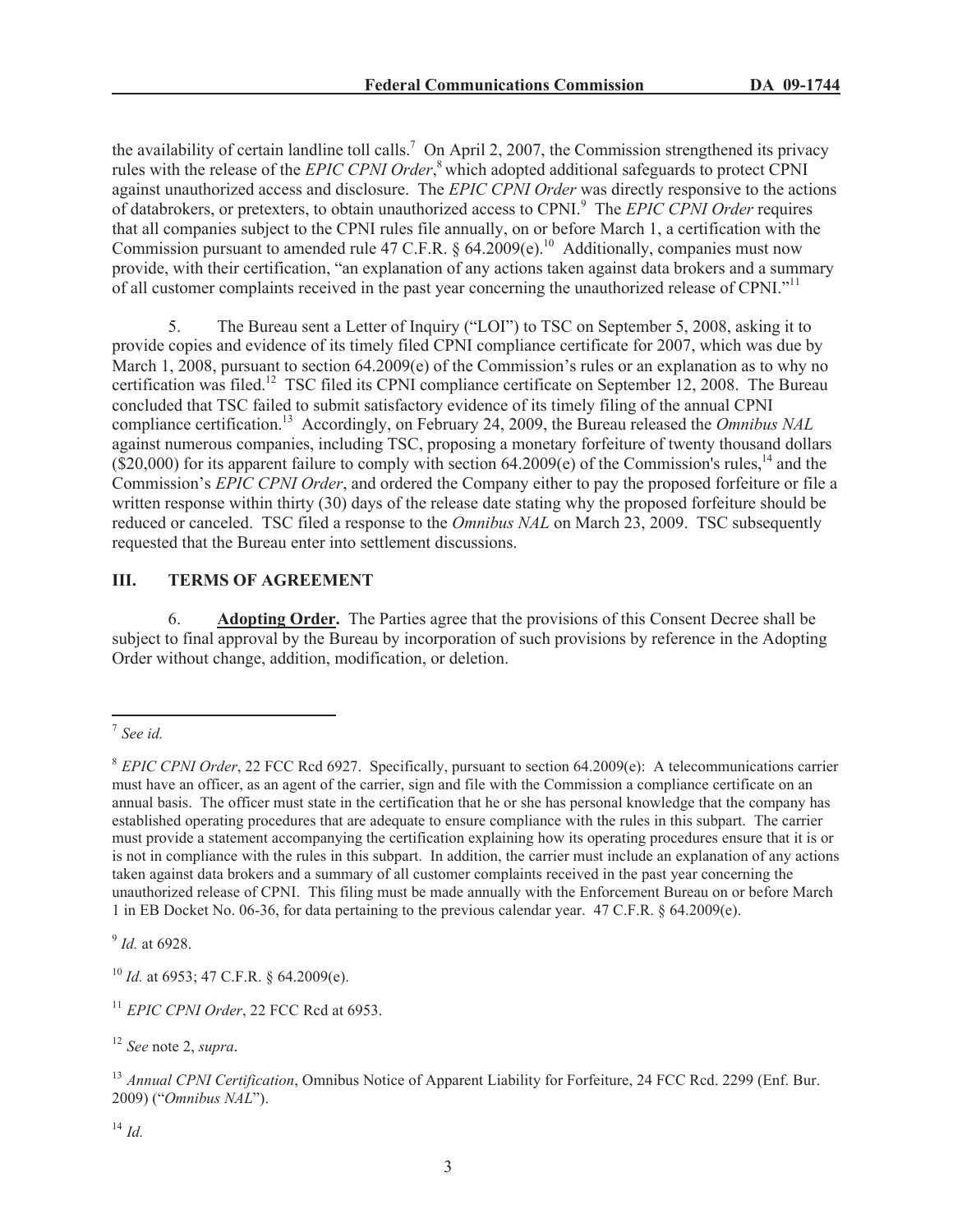7. **Jurisdiction.** TSC agrees that the Bureau has jurisdiction over it and the matters contained in this Consent Decree and has the authority to enter into and adopt this Consent Decree.

8. **Effective Date; Violations.** The Parties agree that this Consent Decree shall become effective on the date on which the FCC releases the Adopting Order. Upon release, the Adopting Order and this Consent Decree shall have the same force and effect as any other Order of the Bureau. Any violation of the Adopting Order or of the terms of this Consent Decree shall constitute a separate violation of a Bureau Order, entitling the Bureau to exercise any rights and remedies attendant to the enforcement of a Bureau Order.

9. **Termination of Investigation.** In express reliance on the covenants and representations in this Consent Decree and to avoid further expenditure of public resources, the Bureau agrees to terminate its investigation and to cancel the NAL. In consideration for the termination of said investigation and cancellation of the NAL, TSC agrees to the terms, conditions, and procedures contained herein. The Bureau further agrees that, in the absence of new material evidence, the Bureau will not use the facts developed in this investigation through the Effective Date of the Consent Decree, or the existence of this Consent Decree, to institute, on its own motion, any new proceeding, formal or informal, or take any action on its own motion against TSC concerning the matters that were the subject of the investigation. The Bureau also agrees that it will not use the facts developed in this investigation through the Effective Date of this Consent Decree, or the existence of this Consent Decree, to institute on its own motion any proceeding, formal or informal, or take any action on its own motion against TSC with respect to TSC's basic qualifications, including its character qualifications, to be a Commission licensee or authorized common carrier or hold Commission authorizations.

10. **Compliance Plan.** For purposes of settling the matters set forth herein and to help ensure compliance with the Commission's CPNI rules, TSC agrees to take all measures necessary to achieve full compliance with section 64.2009(e) of the Commission's rules. TSC agrees to train its personnel as to when they are and are not authorized to use CPNI. TSC further agrees to have an express disciplinary process in place for the unauthorized use of CPNI. Additionally, TSC agrees to submit a copy of its annual section 64.2009(e) compliance certificate, which it is required to file annually in EB Docket 06-36, for each of two (2) years following the Effective Date of this Consent Decree to the Chief, Telecommunications Consumers Division, Enforcement Bureau, Federal Communications Commission, 445 12th Street, S.W. Room 4-C244, Washington, D.C. 20554, and must include the file number listed above. TSC will also send an electronic copy of its certification to other Telecommunications Consumers Division staff as directed by the Division Chief. This Consent Decree will expire two (2) years after the Effective Date or upon the termination of the certification requirement set forth in section 64.2009(e) of the Commission's rules, 47 C.F.R. § 64.2009(e), whichever is earlier.

11. **Section 208 Complaints; Subsequent Investigations.** Nothing in this Consent Decree shall prevent the Commission or its delegated authority from adjudicating complaints filed pursuant to section 208 of the Act against TSC or its affiliates for alleged violations of the Act, or for any other type of alleged misconduct, regardless of when such misconduct took place. The Commission's adjudication of any such complaint will be based solely on the record developed in that proceeding. Except as expressly provided in this Consent Decree, this Consent Decree shall not prevent the Commission from investigating new evidence of noncompliance by of the Act, the rules, or the Order.

12. **Voluntary Contribution.** TSC agrees that it will make a voluntary contribution to the United States Treasury in the amount of \$1,000. The contribution will be made within thirty (30) calendar days after the Effective Date of the Adopting Order. Payment must be made by check or similar instrument, payable to the order of the Federal Communications Commission. The payment must include the NAL/Account Number and FRN Number referenced in the caption to the Adopting Order. Payment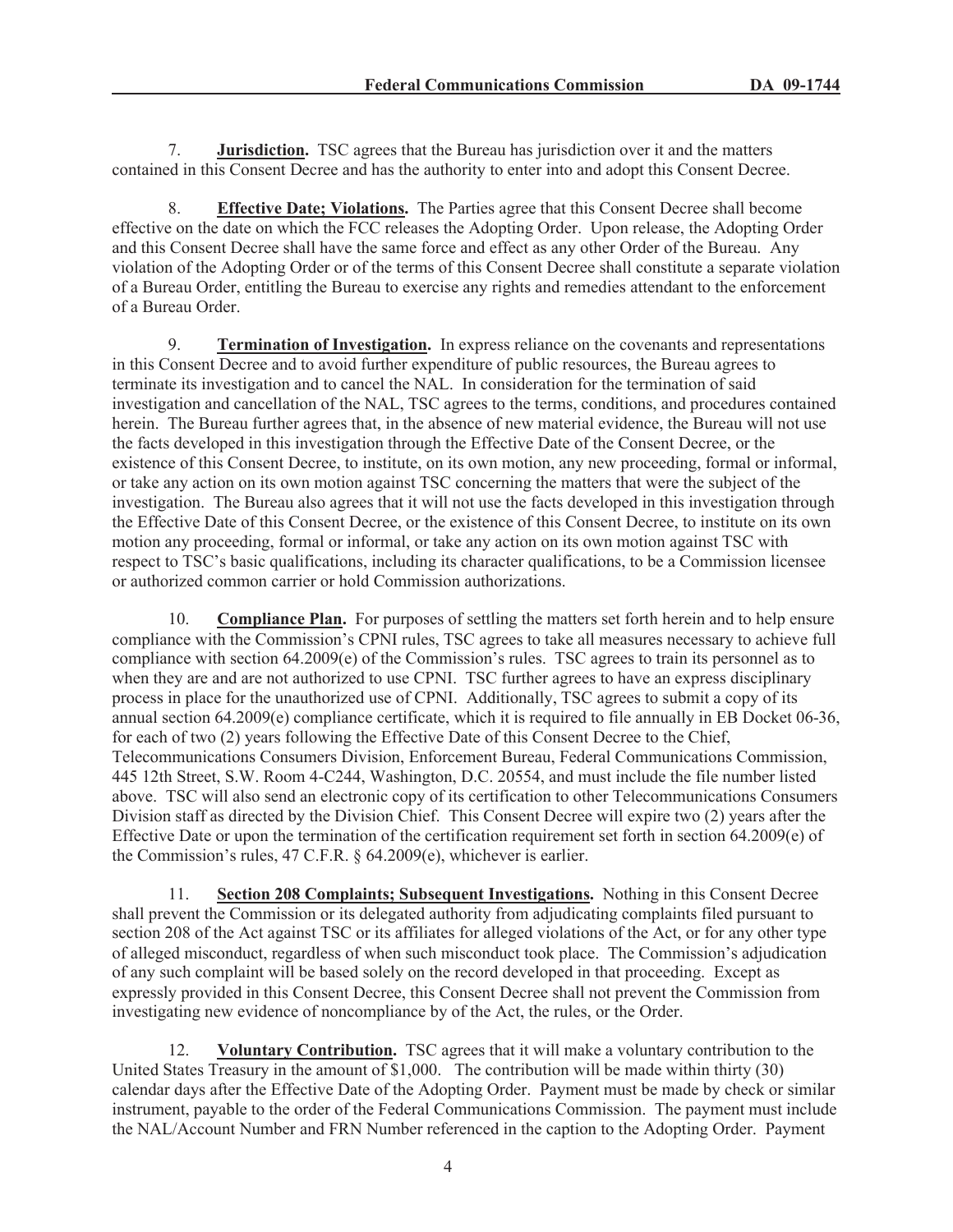by check or money order may be mailed to Federal Communications Commission, P.O. Box 979088, St. Louis, MO 63197-9000. Payment by overnight mail may be sent to U.S. Bank – Government Lockbox #979088, SL-MO-C2-GL, 1005 Convention Plaza, St. Louis, MO 63101. Payment by wire transfer may be made to ABA Number 021030004, receiving bank TREAS/NYC, and account number 27000001. For payment by credit card, an FCC Form 159 (Remittance Advice) must be submitted. When completing the FCC Form 159, enter the NAL/Account number in block number 23A (call sign/other ID), and enter the letters "FORF" in block number 24A (payment type code). TSC will also send electronic notification on the date said payment is made to Johnny.drake $@$ fcc.gov.

13. **Waivers.** TSC waives any and all rights it may have to seek administrative or judicial reconsideration, review, appeal or stay, or to otherwise challenge or contest the validity of this Consent Decree and the Adopting Order, provided the Commission issues an Adopting Order adopting the Consent Decree without change, addition, modification, or deletion. TSC shall retain the right to challenge Commission interpretation of the Consent Decree or any terms contained herein. If either Party (or the United States on behalf of the Commission) brings a judicial action to enforce the terms of the Adopting Order, neither TSC nor the Commission shall contest the validity of the Consent Decree or the Adopting Order, and TSC shall waive any statutory right to a trial *de novo*. TSC hereby agrees to waive any claims it may otherwise have under the Equal Access to Justice Act, 5 U.S.C. § 504 and 47 C.F.R. § 1.1501 *et seq*., relating to the matters addressed in this Consent Decree.

14. **Severability.** The Parties agree that if any of the provisions of the Adopting Order or the Consent Decree shall be invalid or unenforceable, such invalidity or unenforceability shall not invalidate or render unenforceable the entire Adopting Order or Consent Decree, but rather the entire Adopting Order or Consent Decree shall be construed as if not containing the particular invalid or unenforceable provision or provisions, and the rights and obligations of the Parties shall be construed and enforced accordingly. In the event that this Consent Decree in its entirety is rendered invalid by any court of competent jurisdiction, it shall become null and void and may not be used in any manner in any legal proceeding.

15. **Subsequent Rule or Order.** The Parties agree that if any provision of the Consent Decree conflicts with any subsequent rule or Order adopted by the Commission (except an Order specifically intended to revise the terms of this Consent Decree to which TSC does not expressly consent) that provision will be superseded by such Commission rule or Order.

16. **Successors and Assigns.** TSC agrees that the provisions of this Consent Decree shall be binding on its successors, assigns, and transferees.

17. **Final Settlement.** The Parties agree and acknowledge that this Consent Decree shall constitute a final settlement between the Parties. The Parties further agree that this Consent Decree does not constitute either an adjudication on the merits or a factual or legal finding or determination regarding any compliance or noncompliance with the requirements of the Act or the Commission's rules and Orders.

18. **Modifications.** This Consent Decree cannot be modified without the advance written consent of both Parties.

19. **Paragraph Headings.** The headings of the Paragraphs in this Consent Decree are inserted for convenience only and are not intended to affect the meaning or interpretation of this Consent Decree.

20. **Authorized Representative.** Each party represents and warrants to the other that it has full power and authority to enter into this Consent Decree.